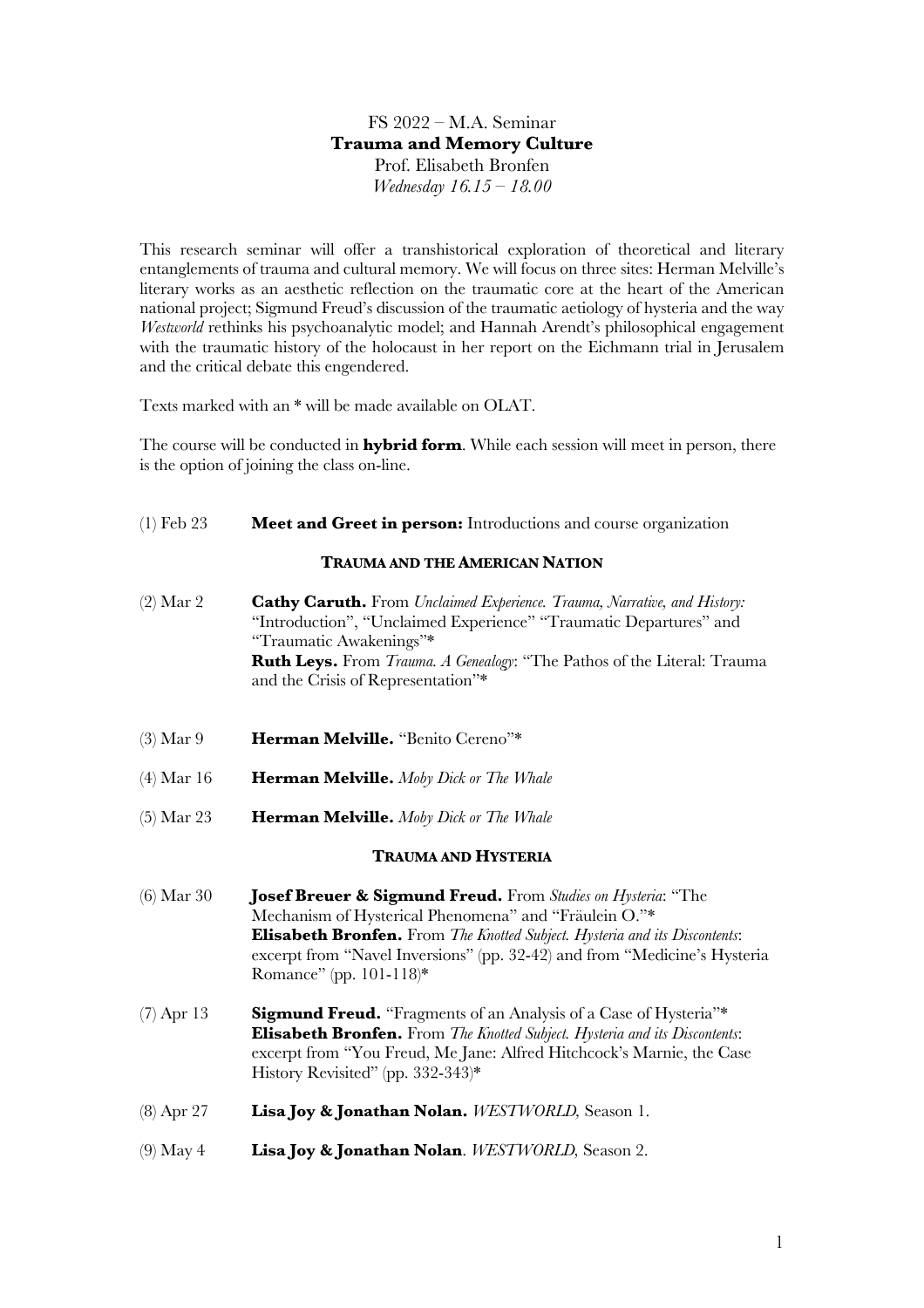#### **TRAUMA AND THE HOLOCAUST**

| $(10)$ May 11 | <b>Hannah Arendt.</b> Eichmann in Jerusalem. A Report on the Banality of Evil                                                                                                                                                |
|---------------|------------------------------------------------------------------------------------------------------------------------------------------------------------------------------------------------------------------------------|
| $(11)$ May 18 | <b>Shoshana Felman.</b> From <i>The Juridical Unconscious</i> : "Introduction" and<br>"Theaters of Justice: Arendt in Jerusalem, the Eichmann Trial, and the<br>Redefinition of Legal Meaning in the Wake of the Holocaust"* |
| $(12)$ June 1 | <b>Anne Michaels.</b> Fugitive Piece                                                                                                                                                                                         |

# *Course Requirements*

## **Portfolio (40% of final grade)**

*Forum Posts:* All students must write a forum post for 10 of the seminar sessions (approx. 400) words), to be posted on the course's OLAT forum by 9 a.m. on Tuesday of the respective week. Contributions should entail a thesis, but could also contain a series of questions, comments, or associations. This should not only help you practice your argumentative skills, but also facilitates class discussion by allowing us to see in what directions you have been thinking while preparing for each session. The point is not to read out what you have written but, using what you have developed in writing, to engage in a dialogue with the other members of the class. Please note that thesis papers that are not posted on time will not be counted towards your portfolio grade.

*Short Research Paper or Visual Research Essay:* Students will do background research on the subject of the session assigned to them and compile this research in a short essay (1250-2000 words). This can also be a visual essay (max. 5 min.). You will be asked to speak to the content of your research in the corresponding session. Students will be asked to sign up for a session via the OLAT forum at the beginning of the semester. A final version of the research paper should be sent as a PDF/transfer link for the visual essay to morgane.ghilardi $@$ es.uzh.ch one week after the session.

*Handing in your portfolio:* At the end of the semester, please compile your forum posts and your short research essay using the template provided on OLAT. You should send your portfolio as a PDF by **June 3, 2022** to morgane.ghilardi@es.uzh.ch.

#### **Final Essay (60% of final grade)**

All students must hand in an essay (approx. 8000 words) which should evolve from the materials read and viewed in this research seminar, while taking the class discussion into an original direction. The paper must be handed in by **October 1, 2022.** The essay should comply with the MLA style and format guidelines (i.e. be typed in a **12p serif font**, 1.5-spaced, **ample margins** for comments by the instructor, and have a title page).

Hand in a **hardcopy** of your essay to Prof. Bronfen's pigeonhole and send a **PDF** version (incl. *Selbstständigkeitserklärung*) to morgane.ghilardi@es.uzh.ch.